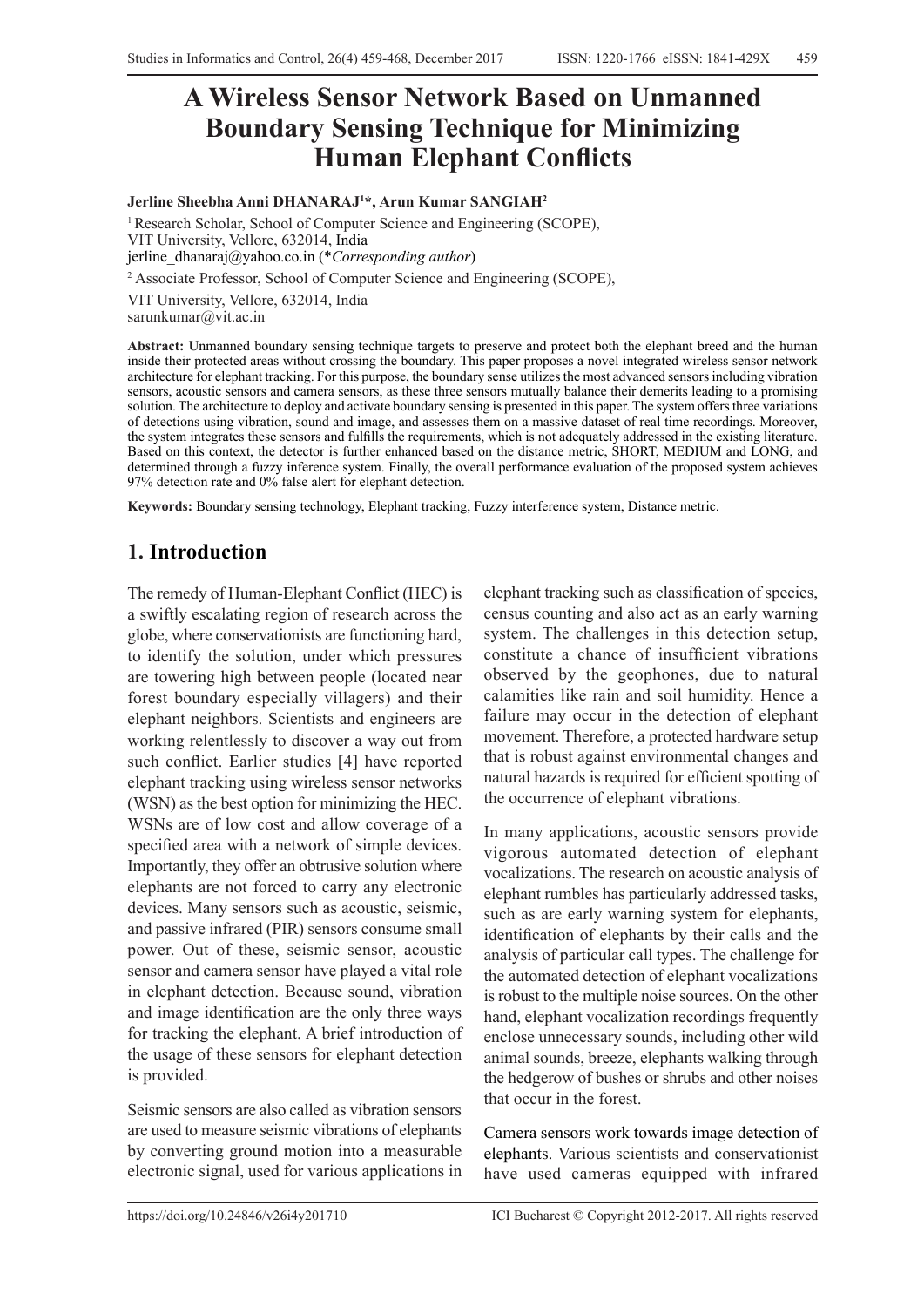triggers, called camera traps, to obtain critical data about wildlife and their habitats. Camera‐ trapping is a useful and widely used tool to study wildlife. Camera‐traps are ideally suited to sample medium to large sized, ground‐dwelling mammals. Hence best suitable for elephants. The important issue which has been addressed is the inclusion of camera sensor is poor lighting and background. Integration of WSN architecture has been developed for tackling this problem.

Against this background, this paper proposes an efficient and long lasting WSN based system for elephant detection, by integrating these sensors. Existing studies used WSN system for HEC, but resulted in temporary solution because of various problems. The novelty of this paper is enhanced by using a hybrid WSN system. According to the result analysis, Hybrid sensor network provides a best solution for minimizing Human Elephant Conflict. To the best of our knowledge, this paper presents perhaps the first attempt that combines seismic, acoustic and camera sensors together, offering the best solution to HEC [1]. A combined vibration, acoustic and camera sensors provides a promising solution due to mutual compensation of their weaknesses between those techniques, leading to a highly reliable detection [2].

Elephant detection is efficiently detected using these sensors. However, the target position measurements are rarely uncertain due to unwanted noise, background images, lightings and weather conditions. The use of expert knowledge is used for minimizing the uncertainty. The advantage of fuzzy logic controller is its aptitude to deal with nonlinearities and uncertainties. Fuzzy inference system using fuzzy If-then rules are the efficient sources for expressing knowledge from experts. In this paper, a fuzzy filter with two linguistic variables namely *prediction\_success* and *prediction\_failure* are designed in order to maximize the detection rate and reduce the false alert.

Elephant passages are identified and this setup is installed to observe the progress of these herds. On response of the finding, the controller sends an alert to the forest authorities indicating detection of an elephant in the forest boundary. It is then the responsibility of the forest officials to chase the elephant back to the forest. The elephant detection is achieved without human intervention, hence our proposed system will act as unmanned boundary sensing approach.

This proposed system is explained in larger depth in the rest of this paper which is organized as follows. Section 2, provides overall system architecture. Section 3 presents the description of the methods Section 4 explains the experimental setup. Section 5 consolidates the different detectors along with their result analysis. The background and structure of fuzzy logic inference system are described in depth in Section 6. Finally, Section 7 lays down the conclusions.

### **2. System Architecture**

The architecture of the elephant monitoring system is sketched in Figure 1. The architecture serves as a frame for the identification of the necessary components. The sketched system consists of five modules: (a) input module with different sensors, (b) processing module where the sensor records is analyzed using different algorithms, (c) detector module that provides analysis results with distance metric ranges for optimization, (d) fuzzy interference module where the outcomes of different sensors are integrated and fuzzified, and (e) output module that provides the integrated fuzzy based on analysis results.

The sensor inputs can be exceptionally multimodal consisting of acoustic sensors, camera sensors and vibration sensors. The processing module consists of three detectors (acoustic detector, vibration detector and visual detector), where detection is performed. The detections form the basis and furthermore serve as inputs to higher level tasks in the overlying fuzzy interference module. Basic Advantage of Fuzzy Logic Controller is it allows different sources to merge uncertain information in a best way and incorporate heuristic control in the form of if-then rules. Hence suitable for our proposed unmanned boundary sensing system.

## **3. Research Methodology**

### **3.1 Data Collection**

#### **3.1.1 Study Area**

Studies were made in the Hosur forest division, Tamil Nadu, India. The data were collected from various sources like the Hosur forest division websites, conversations with village people located near the forest boundary, elephant attack surveys and related literature review. Hosur region is abundantly artistic with hills, thick forests and bigger wildlife.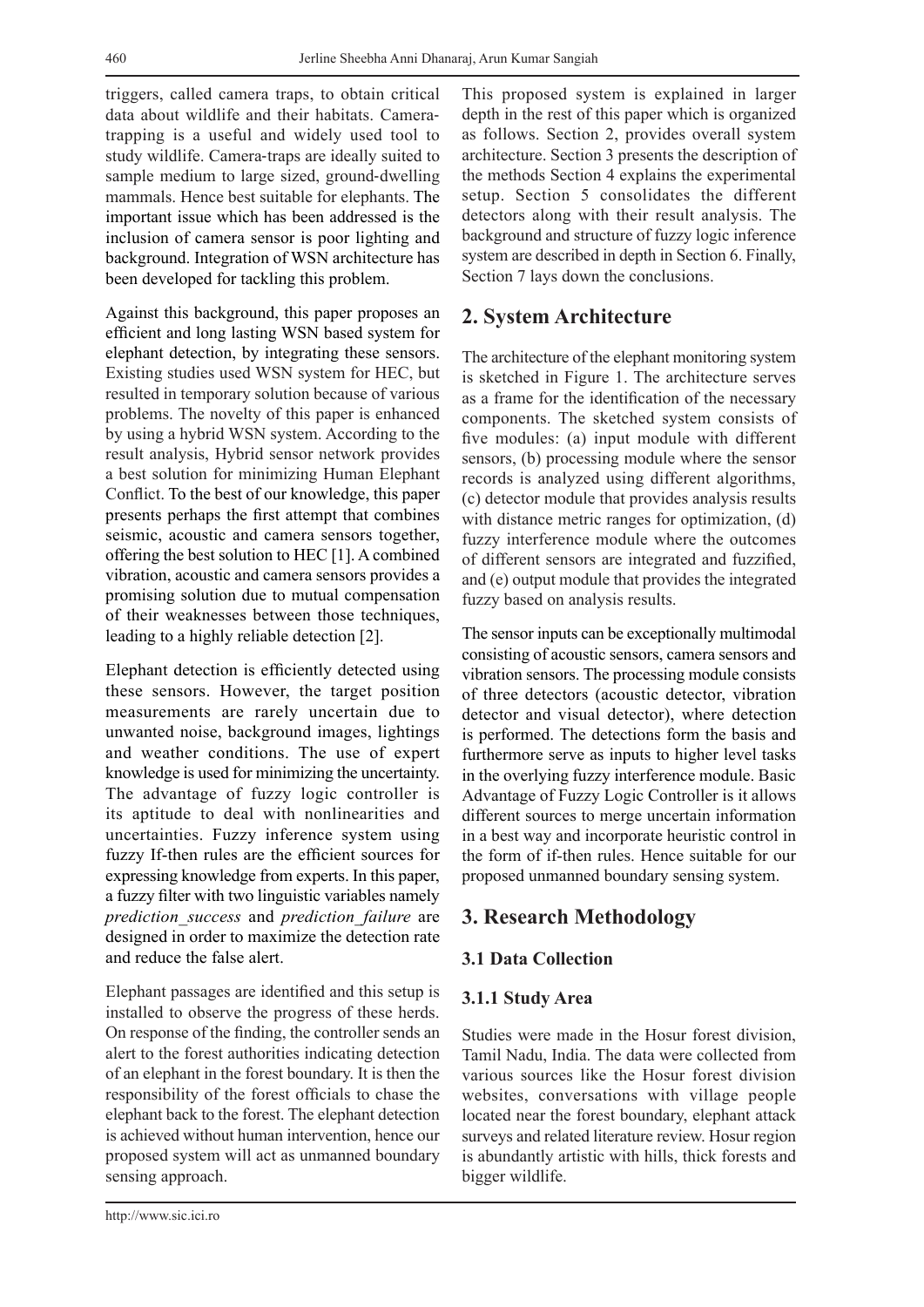

**Figure 1.** Schematic diagram of the proposed integrated WSN for Elephant Detection

## **3.1.2 Recordings Context**

Fifty five hours of recordings were made between November 2014 and October 2015 in the southern part of Hosur forest area, Tamil Nadu. Experimental sessions were carried out in spatial separation and reunion social contexts, which rarely involved commands by the keepers. In this context, the following are the four targeted focal elephants (based on age/ gender classification) female young, female adult, male young and male adult.

The focal elephant was isolated while the remaining elephants were taken out of sight by the keeper (600-750m) away. The focal elephant was then recorded in different distances inside the sensor unit. For the reunion context, all four elephants were reunited one by one and recorded in different distances inside the sensor unit.

## **4. Experimental setup**

The training set in our experiments contains real time recordings of rumbles, vibrations and images of Elephants. The data set includes 505 elephant vocalizations, 371 vibrations and 625 elephant images. Acoustic recordings were prepared using a Neumann TLM-10B microphone and a TASCAM HD-P2 recorder. The elephant acoustic detector includes, a database consisting of 505 vocalizations and 133 background sounds and other noises used as a negative training set. The hardware setup including wireless camera was prearranged to capture the image of elephants. The wireless camera was fixed on the stem of a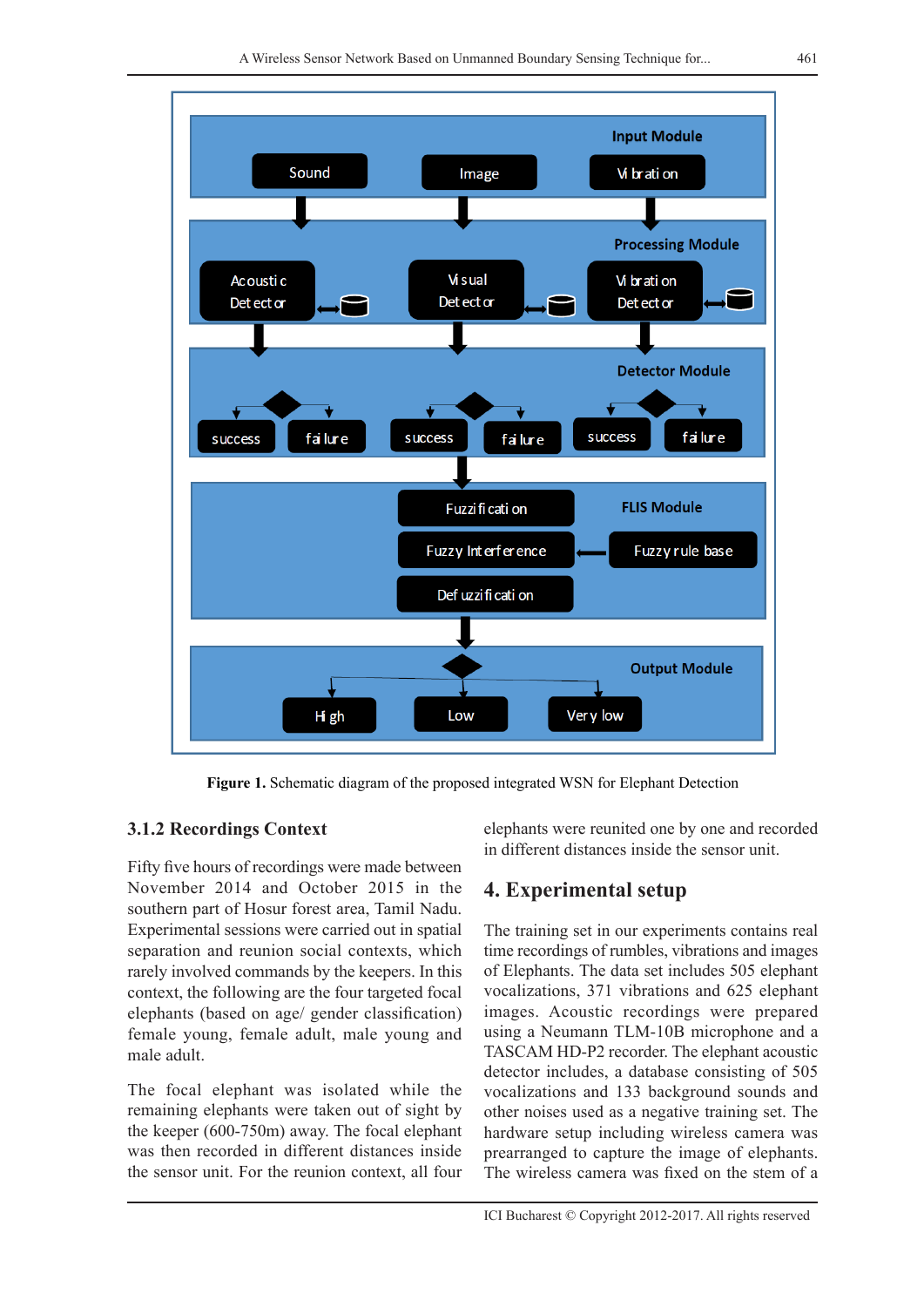tree. Using a RF receiver, the video received was converted into image frames using a camcorder software in PC. The elephant visual detector includes a database consisting of 625 images and 156 randomly chosen images of other animals are used as a negative training set. Vibration recordings were made of the pachyderm footfalls as they passed close to the geophone LGT 2108. A pre-amplifier was used to rise the recording gain, a sound card used for converting the signal from analogue to digital, which was then verified on a Dell Inspiron laptop using the cool edit pro version 1.2. An elephant vibration detector sets the threshold based on the sensor output.

#### **4.1 Single Node**

The experimental setup consists of a Camera, a Vibration Sensor and an Acoustic Sensor. These three sensors are deployed in the node S as shown in Figure 2.



**Figure 2.** Single sensor unit

The ranges of the regions are mentioned as Short (S), Medium (M), Long (L). The distance of S, M, L are denoted as X, Y and Z. Here the distance of S, M, L are same i.e., if distance of X=5m, then  $Y=5m$  and  $Z=5m$ .

$$
X = Y = Z \tag{1}
$$

Initially the setup S has a default value of 0. If the elephant enters into the sensor region the following actions occurs:

- 1. When the elephant enters the region of Z, then the value of camera, Vibration Sensor and Acoustic Sensor is Long (L).
- 2. When the elephant enters in region Y, the value of all three is denoted as Medium (M).
- 3. When the elephant enters in the region X, the value of all three is changed as Short (S).

The above mentioned are normal conditions i.e., when camera, vibration sensor and Acoustic sensors work correctly. If any one or two of the setup does not work sound it shows its lastly stored value. Thus conflict occurs in these conditions.

#### **4.2 Multi Node**

The nodes are created in the parallel format for overcoming this conflict. The distance of placing another node is calculated as follows:

$$
X + Y + Z = A \tag{2}
$$

i.e. if the distance of  $X=5m$  then the next node is placed in the distance of 10m. Let us consider two nodes S1 and S2. The range of S1 and S2 are interfered as follows:

The failure of one or two of the setup can be easily detected by analyzing the neighbor nodes as shown in Figure 3. Due to the small dimension of a test sensor unit, the power supply attached to the sensor nodes has to be very limited in size. Always energy conservation becomes a challenging issue in any WSN unit. However, batteries, as the primary power supply, still fail earlier in some sensor unit than their projected working time. Meanwhile, it is a challenge for researchers and developers to obtain long operating hours without sacrificing the system performance.



**Figure 3.** Dual Sensor Unit

### **5. Experiments and Results**

This section includes description about acoustic detector, vibration detector and visual detector along with its result analysis.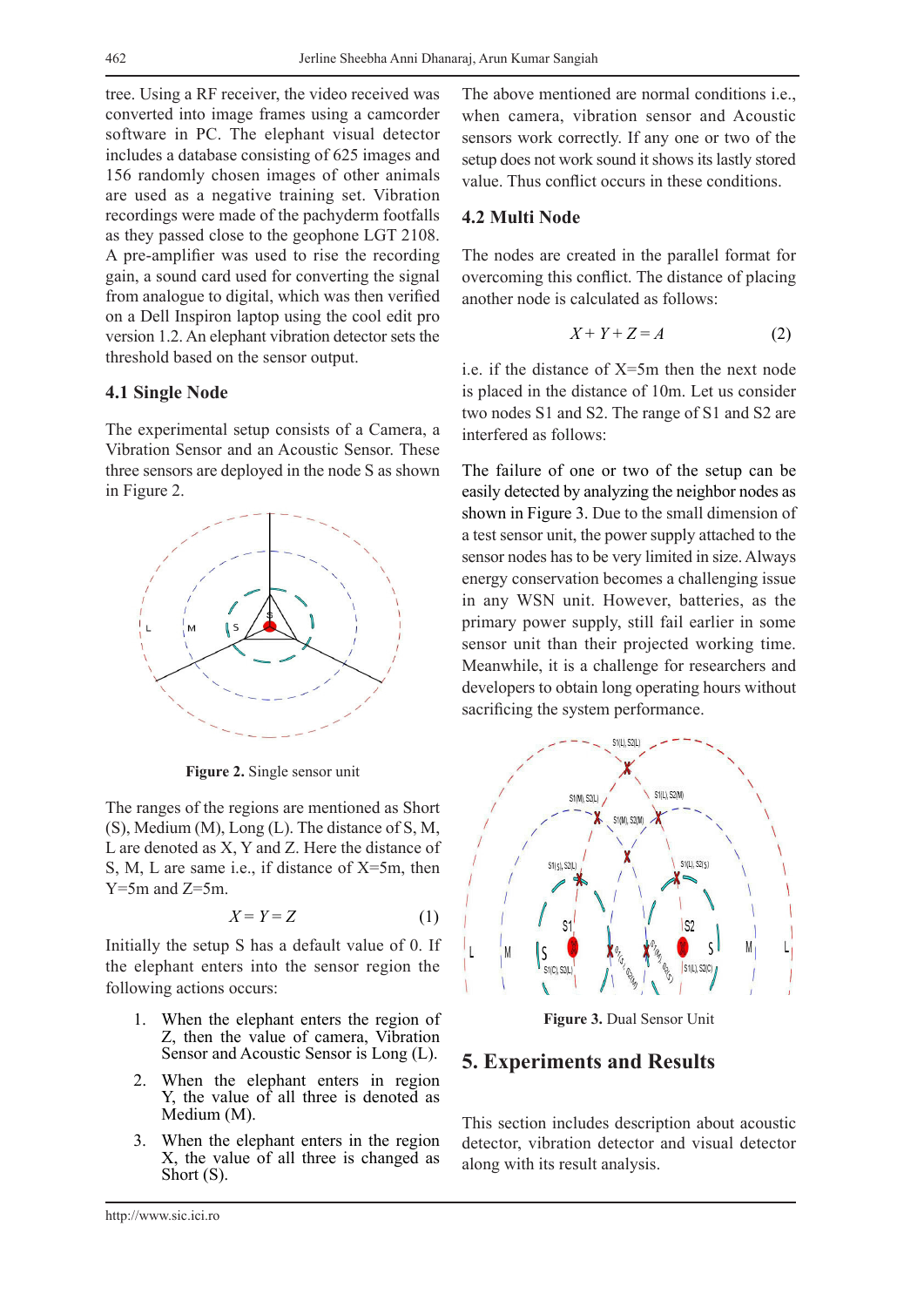#### **5.1 Acoustic Detector**

Utmost acoustic analysis researches on elephant vocalizations addresses specific tasks like vocal identification of individual elephants [8], analysis of particular call types [9] and intra-call variations [10], [11]. The automated detection of elephant vocalizations has rarely been inspected so far. Acoustic detection of elephants was performed by Matthias [7]. The author detected the elephants from their rumbles which improves the robustness of the detector even in noisy situations and achieves 88.2% detection rate and 13.7% false alert.

The Neumann Microphone is ideally suited for the proposed acoustic elephant detector, for capturing the environmental signal from all directions explained in Section 3. The captured signals act as inputs for the proposed acoustic elephant detector. Recording quality purely depends on the distances between the elephant and the microphone. Spectrograms are used for finding the rumbles by visual inspection with respect to time. The main objective of the proposed work is to discriminate the elephant sound from other noise sources like noise initiated by other animals, wind, rain and other low-frequency disturbers like engine sounds of vehicles using filters. The filtered input vocalization signal is further compared with the recorded vocalization stored in the database. When a match is found, the detector sets the target as detected.

#### **5.1.1 Acoustic Detector: Result Analysis**

The proposed acoustic elephant detector achieves 88.0% detection rate and 13.5% false alert. Our conclusion tends to agree with those of Matthias et. al [7] differing only in materials and data set used by Matthias [7]. We found evidence for almost a similar percentage on the detection rate and false alert. The fuzzy ranges of acoustic detector are listed in Table 1.

| Elephant<br>vocalization<br>from data<br>set | Distance<br>from the<br>sensor<br>unit | Fuzzy<br>range | Linguistic<br>Values |
|----------------------------------------------|----------------------------------------|----------------|----------------------|
| 203                                          | 15m                                    | 3              | <b>LONG</b>          |
| 117                                          | 10 <sub>m</sub>                        | 2              | <b>MEDIUM</b>        |
| 125                                          | 5m                                     |                | <b>SHORT</b>         |
| 60                                           | 0m                                     |                | <b>SHORT</b>         |

**Table 1.** Fuzzy ranges of acoustic detector

#### **5.2 Vibration Detector**

Existing research on vibration analysis of elephant addresses highly discerning responsibilities like census counting of elephants [5], species classification [6] and to monitor elephants in remote areas [2]. The automated detection of elephant vibrations has rarely been investigated so far. An early warning system for elephant intrusion in forest border areas was performed by S. J. Sugumar et al. [13]. The author detected the elephants from their vibrations and sends alerts to forest authorities by achieving 91.25% accuracy rate with 0% false alert. Seismic recordings can be made effective using vertical geophones. Hence, the geophone sensor system is ideally suited for the proposed elephant detector, due to its potential differentiation between an elephant footfall and other wild species footfalls.

The elephant footfall is adequately longer and contains more energy. O'Connell et al. [14] report the similarity between the frequencies of the wavelets of different species, but the duration of the elephant wavelet is longer. Each individual sensor has a ground signal coverage range with a radius of about 24m, say Sugumar et al. [13] and Campan [3]. Elephant's walking in the sensing range of the geophones produce vibrations. The captured vibrations will be acting as inputs for the proposed elephant vibration detector. The geophone when sensing a vibration generates a signal in millivolts (mV). The output of geophone is amplified and compared with a threshold value. The threshold value is obtained according to the output caused by the vibrations produced by an elephant and group of elephants in a specified range.

#### **5.2.1 Vibration Detector: Result Analysis**

The proposed vibration elephant detector achieves a 91.2% detection rate with a 0% false alert. Our conclusion tends to agree with the conclusions of S. J. Sugumar et al. [12], differing only in materials and data set used by S. J. Sugumar et al. [13]. We found evidence for an almost similar percentage on detection rate and false alert. The fuzzy ranges of vibration detector are listed in Table 2.

#### **5.3 Visual Detector**

Visual detection is complementary to acoustic and vibration detection and may improve reliability. Existing research on visual analysis of elephant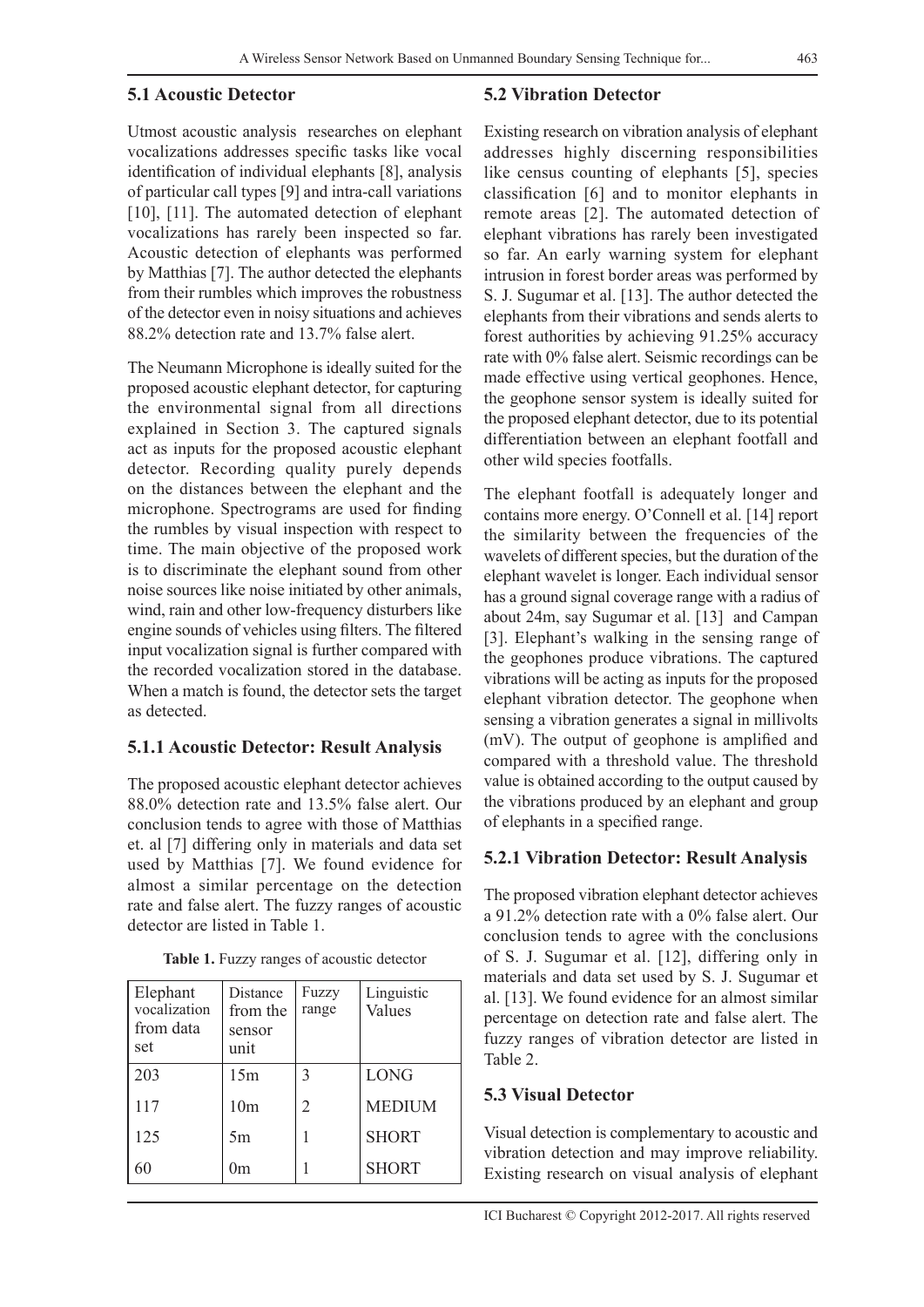addresses a fully automated detection of elephant images and videos performed by Zeppelzauer et al. [15]. The author detected the elephants from their image by achieving a 91.7% accuracy rate with a 2.5% false alert (near) and 88.0% accuracy rate with a 39.0% false alert (far).

The aim is to get high quality and a close image of elephants. This proposed visual detector helps to detect the pachyderm and its group even in the presence of other wild species without any confusion. The cameras (rose on trees) capture the species image in the sensor unit. The captured image will be acting as the input image for the proposed elephant visual detector.

#### **5.3.1 Visual Detector: Result Analysis**

The proposed visual elephant detector achieves 91.7% detection rate with 2.5% false alert (near) and 87.9% accuracy rate with 39.0% false alert (far). Our conclusion tends to agree with the conclusions of Zeppelzauer et al. [15], differing only in materials and data set used by Zeppelzauer et al. [15]. We found evidence for almost a similar percentage on the detection rate and the false alert. The fuzzy range of visual detector is listed in Table 3.

### **6. Fuzzy Logic Inference System**

#### **6.1 Background and FLIS Structure**

The varying result of different sensors needs to be finalized with mechanization and a step towards it, Mamdani fuzzy inference system was chosen as a technique for decision making and to finalize the results of acoustic, vibration and visual detectors.

In this paper, we recommend FLIS, a structural design for the effectual detection of elephant using integrated WSN based on fuzzy logic. For the first time, an automated elephant detection framework with fuzzy system that can finalize decisions based on the outputs obtained from the integrated WSN was developed.

#### **6.2 Fuzzy Linguistic Variables (LV) and Membership Functions (MF)**

Each linguistic value of a linguistic variable is related with a membership function which takes values between 0 and 3 as described in Table 4.

In FLIS, there are two input linguistic variables *Prediction\_Success* and *Prediction\_Failure*  and one output linguistic variable *Probability\_ of\_Occurrence.* The aim of FLIS is to infer numerical values for the output linguistic variable *Probability\_of\_Occurrence* from the numerical values of the input linguistic variables *Prediction\_ Success* and *Prediction\_Failure.*

The linguistic variables *Prediction\_Success* can take linguistic values of SHORT, MEDIUM or LONG, *Prediction\_Failure* can take linguistic value DISCARD and *Probability\_of\_Occurrence* can take linguistic values of HIGH, LOW or VERY LOW. *Prediction\_Success* is estimated by the distance metric of elephant presence in the sensor unit. *Prediction\_Failure* is estimated as non-detection of elephant by any sensors in the sensor unit. A sample of membership functions for the linguistic values of *Prediction\_ Success*, *Prediction\_Failure* and *Probability\_of\_ Occurrence* is shown in Figure 4.

| <b>Context</b> | <b>Distance from</b><br>the sensor unit<br>in meters | <b>Vibration</b><br>sensor output in<br>mV | <b>Fuzzy</b><br>range    | Linguistic<br><b>Values</b> |
|----------------|------------------------------------------------------|--------------------------------------------|--------------------------|-----------------------------|
| Spatial        | 15m                                                  | $6.3 \pm 0.5$                              | 3                        | <b>LONG</b>                 |
| Context        | 10 <sub>m</sub>                                      | $7.7 \pm 0.2$                              | $\overline{2}$           | <b>MEDIUM</b>               |
|                | 5m                                                   | $8.0 \pm 0.6$                              | 1                        | <b>SHORT</b>                |
|                | 0 <sub>m</sub>                                       | $9.2 \pm 0.5$                              |                          | <b>SHORT</b>                |
| Reunion        | 15m                                                  | $10.4 \pm 0.4$                             | $\overline{\mathcal{E}}$ | <b>LONG</b>                 |
| Context        | 10 <sub>m</sub>                                      | $13.5 \pm 0.3$                             | $\overline{2}$           | <b>MEDIUM</b>               |
|                | 5m                                                   | $14.3 \pm 0.6$                             | 1                        | <b>SHORT</b>                |
|                | 0 <sub>m</sub>                                       | $16.2 \pm 0.4$                             |                          | <b>SHORT</b>                |

**Table 2.** Fuzzy Ranges of Vibration Detector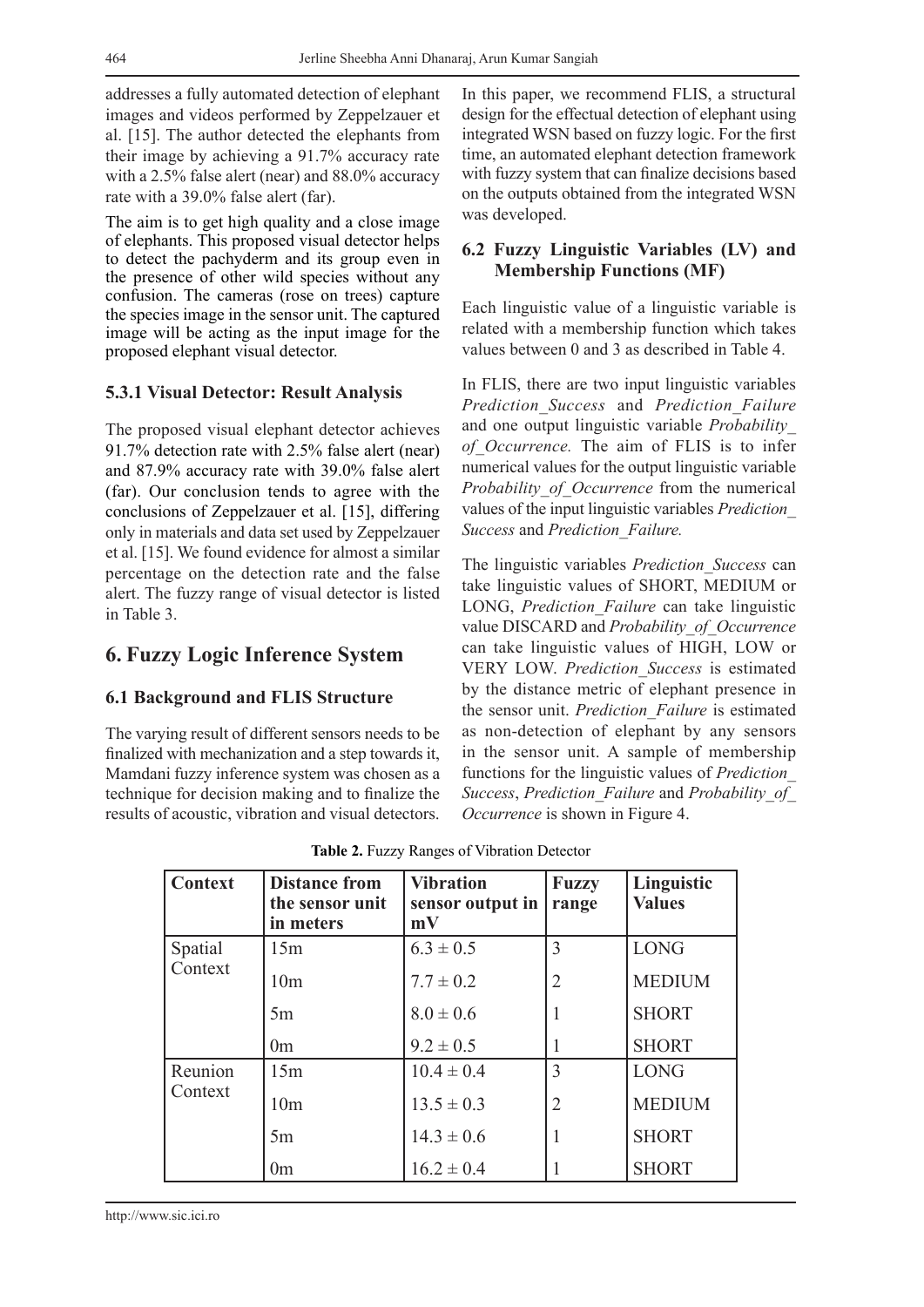| <b>Elephant</b> images<br>from data set | <b>Distance from the</b><br>sensor unit | <b>Fuzzy range</b> | <b>Linguistic Values</b> |
|-----------------------------------------|-----------------------------------------|--------------------|--------------------------|
| 193                                     | 15m                                     |                    | <b>LONG</b>              |
| 207                                     | 10 <sub>m</sub>                         |                    | <b>MEDIUM</b>            |
| 183                                     | 5m                                      |                    | <b>SHORT</b>             |
|                                         | 0m                                      |                    | <b>SHORT</b>             |

**Table 3.** Fuzzy ranges of visual detector

| Table 4. Scaling pattern |  |  |  |
|--------------------------|--|--|--|
|--------------------------|--|--|--|

| <b>Scaling Pattern</b>    |                     |                   |  |  |
|---------------------------|---------------------|-------------------|--|--|
| Linguistic Variables      | <b>Fuzzy Ranges</b> | Linguistic Values |  |  |
|                           |                     | <b>SHORT</b>      |  |  |
| <b>Prediction Success</b> |                     | <b>MEDIUM</b>     |  |  |
|                           |                     | <b>LONG</b>       |  |  |
| Prediction Failure        |                     | <b>DISCARD</b>    |  |  |

The shape of a membership function rivals human knowledge based on a specific application. Membership functions can be constructed by answering the following questions:

- To what range elephant presence is considered as SHORT?
- To what range elephant presence is considered as MEDIUM?
- To what range elephant presence is considered as LONG?

Answers to those questions help definition of pairs of numerical values and the distance that these values represent (SHORT, MEDIUM or LONG) as also forming the linguistic sets and corresponding membership functions. The membership functions can be constructed using curve-fitting methods. Use of trapezoidal and triangular shapes for membership functions is a common practice in fuzzy logic applications, due to their computational efficiency, such as those presented in Figure 4.



**Figure 4.** Membership Functions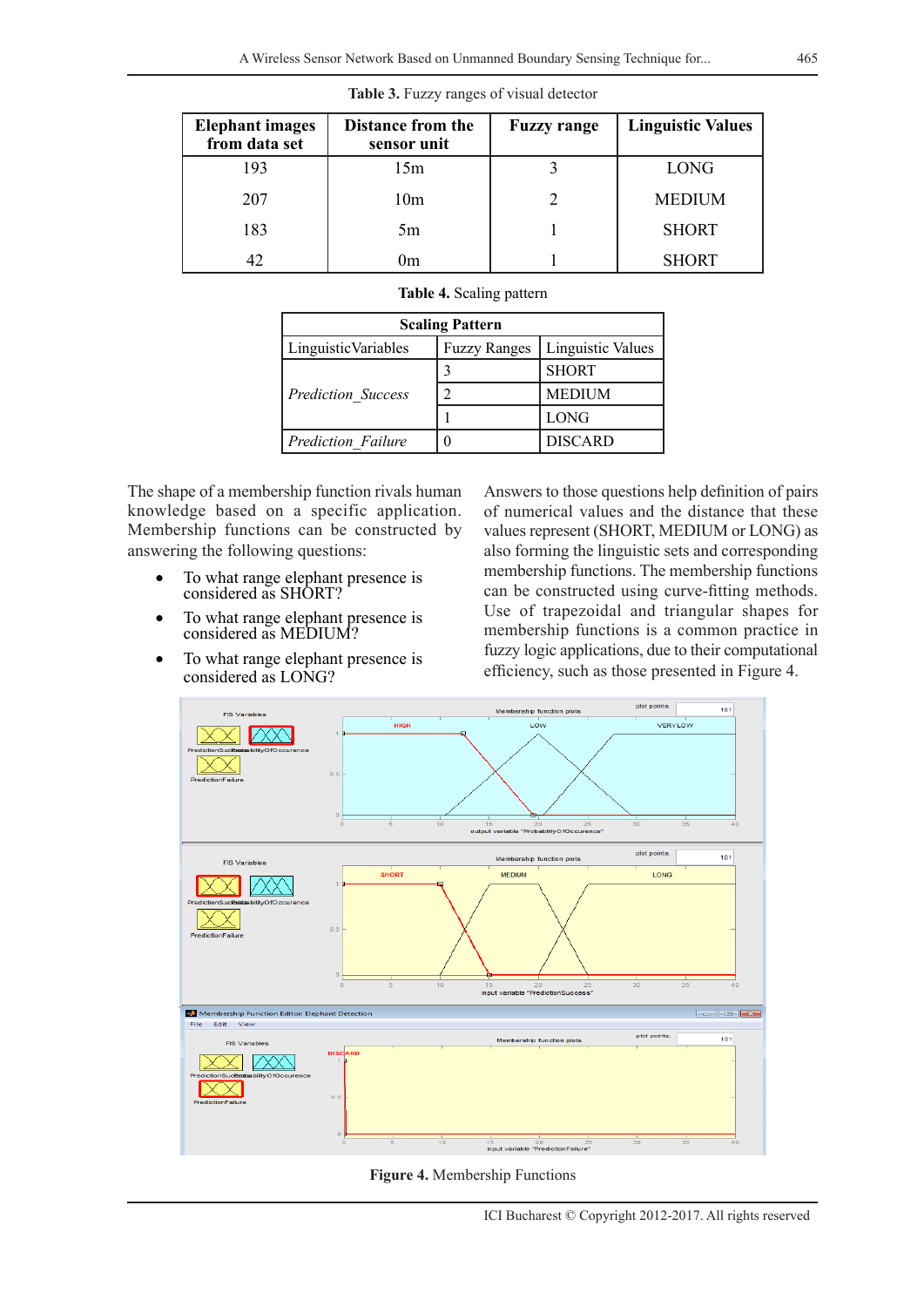#### **6.3 Fuzzification and Fuzzy Rule Base**

The detector module gathers info from all three sensors and computes numerical values of *Prediction\_Success* and *Prediction\_Failure*. The fuzzification process converts these values to linguistic sets. These rules are constructed by integrating the expertise on classification of elephant location threshold as SHORT, MEDIUM or LONG.

Table 5 considers one sensor (S1) results in *Prediction\_Success* and the other two sensors (S1 & S3) resulting in *Prediction\_Failure*.

- 1. If S1 results as short, then regardless of the results  $S2 \& S3$ , the P(O) is set to high.
- 2. If S1 results as medium, and S2 and S3 resulted as discard, then the P(O) is set to low.
- 3. If S1 results as long, and S2 & S3 resulted as discard, then the P(O) is set to very low.

Table 6 considers two sensors (S1 & S2) results in *Prediction Success* and one sensor (S3) results in *Prediction\_Failure*.

- 1. If S1 is short and S2 is short and S3 is discard, then P(O) is high.
- 2. If S1 is medium and S2 is medium and S3 is discard, then P(O) is low.
- 3. If S1 is long and S2 is medium and S3 is discard, then P(O) is very low.

Examples of other rules in Table 6 can be interpreted similarly.

Table 7 considers all three sensors  $(S1, S2 \& S3)$ resulting in *Prediction\_Success*. As an example of these rules illustrated in Table 7.

- 1. If anyone sensor (S1/S2/S3) results as short, then regardless of the results of others, the probability of occurrence is set to high.
- 2. If any combination of sensors results in Medium and/or long values, then P(O) is set to low or very low.

If one or two sensors are not working the system will not halt, which is described in Table 5 and Table 6. If all three sensors are working, the possible results are shown in Table 7. If all the three sensors are not working then the system will halt, even then it achieves zero false alert.

**Table 5.** Fuzzy rules in case of two sensors failure

| <b>Prediction</b><br><b>Success</b> | Prediction<br><b>Failure</b> |         | Probability of<br><b>Occurrence</b> |
|-------------------------------------|------------------------------|---------|-------------------------------------|
| S1                                  | S <sub>2</sub><br>S3         |         | P(O)                                |
| Short                               | Discard                      | Discard | High                                |
| Medium                              | Discard                      | Discard | Low                                 |
| Long                                | Discard                      | Discard | Very Low                            |

Table 6. Fuzzy rules in case of one sensor failure

| <b>Prediction</b><br><b>Success</b> |                | Prediction<br><b>Failure</b> | Probability of<br>Occurrence |  |
|-------------------------------------|----------------|------------------------------|------------------------------|--|
| S1                                  | S <sub>2</sub> | S3                           | P(O)                         |  |
| <b>Short</b>                        | Short          | Discard                      | High                         |  |
| Medium                              | Short          | Discard                      | High                         |  |
| Long                                | Short          | Discard                      | High                         |  |

| Table 7. Fuzzy rules in case of all sensors success |  |  |  |  |  |  |  |  |
|-----------------------------------------------------|--|--|--|--|--|--|--|--|
|-----------------------------------------------------|--|--|--|--|--|--|--|--|

| <b>Prediction Success</b> |                |                | Probability of<br>Occurrence |
|---------------------------|----------------|----------------|------------------------------|
| S <sub>1</sub>            | S <sub>2</sub> | S <sub>3</sub> | P(O)                         |
| <b>Short</b>              | <b>Short</b>   | <b>Short</b>   | High                         |
| <b>Short</b>              | Medium         | Medium         | High                         |
| <b>Short</b>              | Long           | Long           | High                         |

#### **6.4 Performance Evaluation by Fuzzy Inference Technique**

The ability to monitor the progress of unmanned boundary sensing is a critical issue. The present work aims to approach this problem by taking the benefit of fuzzy inference technique in order to classify elephant presence/detection according to the range (S/M/L) of their location.



**Figure 5.** Performance Evaluation Graph

In this proposed approach we have performed fuzzification of the input data (distance metric of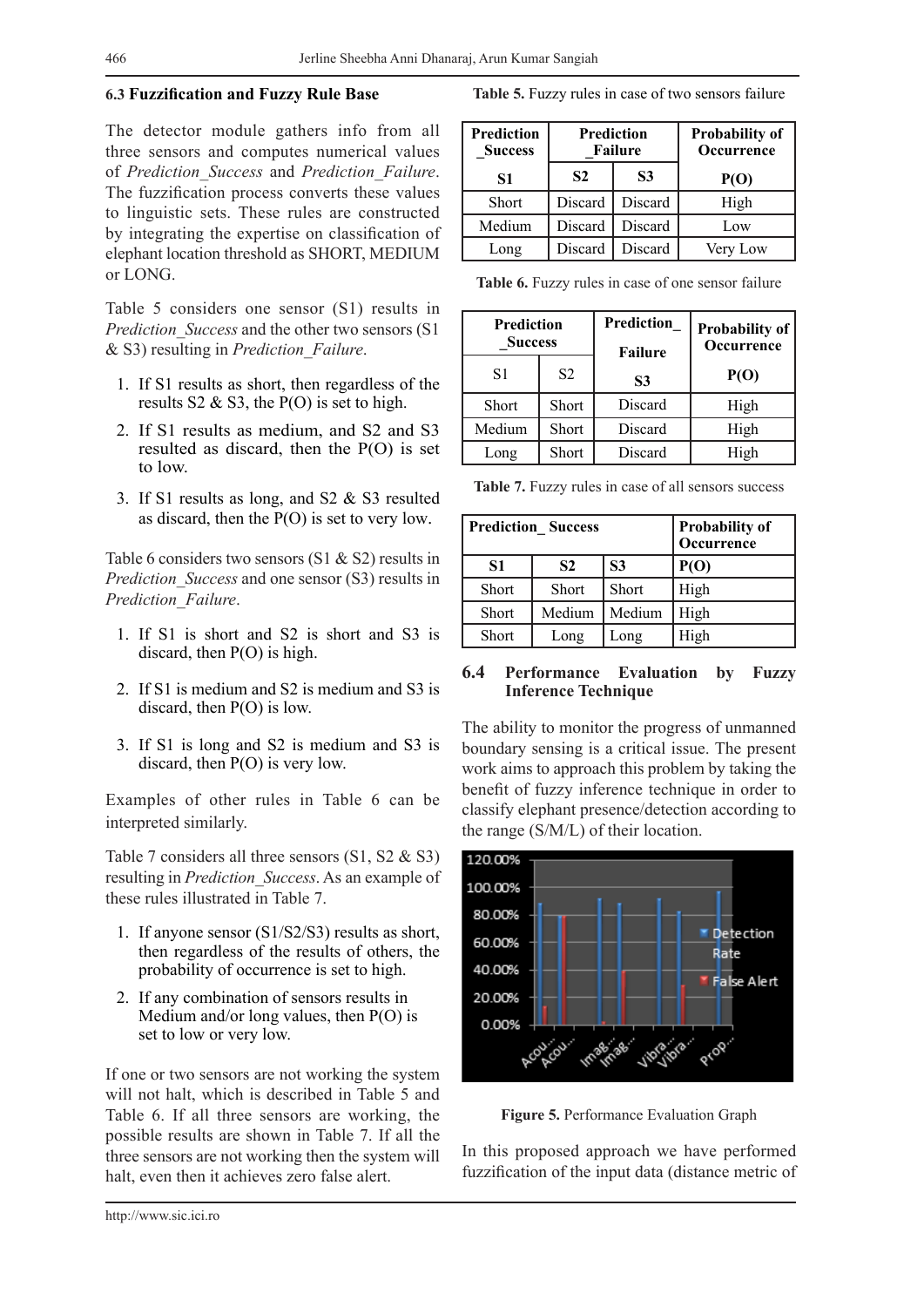| <b>Table 8. Performance Evaluation</b> |                                         |                                                   |                                                    |  |  |
|----------------------------------------|-----------------------------------------|---------------------------------------------------|----------------------------------------------------|--|--|
| <b>Existing Methodologies</b>          |                                         |                                                   |                                                    |  |  |
| <b>SI</b>                              | <b>Sensors</b>                          | <b>Experts</b>                                    | Performance                                        |  |  |
|                                        | Acoustic                                | Zeppelzauer et al. (2015)                         | Detection Rate 88.2%, False Positive rate 13.7%    |  |  |
| 1                                      |                                         | Hao et al. (2012)                                 | Detection Rate 78.6 %, False Alert 78.6%           |  |  |
|                                        |                                         | Zeppelzauer et al. (2015)-Near                    | Detection Rate 91.7%, False Positive Rate 2.5%     |  |  |
| $\overline{2}$                         | Image                                   | Zeppelzauer et al. (2015)-Far                     | Detection Rate 88.0%, False Positive Rate<br>39.0% |  |  |
| 3                                      |                                         | S. J. Sugumar et al. (2013)                       | Accuracy 91.25%, False Positive Rate 0%            |  |  |
|                                        | <b>Vibration</b><br>Jason et al. (2005) |                                                   | Accuracy 82.0%, False Positive Rate 29.0%          |  |  |
| <b>Proposed Methodology</b>            |                                         |                                                   |                                                    |  |  |
|                                        |                                         | Integrated WSN based on Fuzzy Interference system | Detection Rate 97.0%                               |  |  |
|                                        |                                         | using Acoustic, Vibration & Camera Sensors        | False Alert 0%                                     |  |  |

acoustic, vibration and image) by creating fuzzy inference system sensor-wise with/without failure.

For performance evaluation, we compare the proposed approach with two alternative existing approaches. The first approach is a method for acoustic detection introduced by Mattihas [7]. The second is a method for image detection introduced by Mattihas [7]. The novelty of the proposed integration process using fuzzy achieves a promising outcome. The results of all three evaluated methods along with the results of the proposed method achieves a 97.0% detection rate with a 0% false alert as summarized in Table 8 and the graphical representation in Figure 5.

## **7. Conclusion**

In conclusion, this paper provides a new intelligent architecture for elephant detection as a method and assists as a significant developing application for WSN and fuzzy system communal on the other. Three different framework developments where systematically integrated and the decision making is based on the most fundamental theory of fuzzy systems. The proposed system provides uses (forest authorities) with additional information to analyses distance metrics according to the location of elephants. Three different hardware prototypes have been used for this purpose, each of them with its own control. Further more systematic studies have been conducted in order to determine the accuracy of performance parameters (detection rate & false rate).

In future work the architecture would benefit from more advanced specifications in fuzzy systems. We believe this proposed work opens up superior chances for further theoretical and practical investigation using unmanned boundary sensing technology for different applications.

## **REFERENCES**

- 1. Anni, J. S. & Sangaiah, A. K. (2017). Wireless Integrated Sensor Network: Boundary Intellect system for elephant detection via cognitive theory and Fuzzy Cognitive Maps, *Future Computer Generation Systems*, doi. org/10.1016/j.future.2017.02.019.
- 2. Anni, D. J. S. & Sangaiah, A. K. (2015). Elephant Tracking with Seismic Sensors: A Technical Perceptive Revie, *Jurnal Teknologi*, *74*(1), 193-203.
- 3. Campana, B. J. L. & Keogh, E. J. (2010). A compression-based distance measure for texture, *Stat Anal Data Mining*, *3*(6), 381–398.
- 4. Cechak, J. (2010). Seismic Sensors Communication, *AiMT Advances in Military Technology*, *5*(2), 1–17.
- 5. Gunther, R. H., O'Connell, R. & Klempere, S. L. (2012). Seismic Waves from Elephant Vocalizations: A Possible Communication Mode, *Geophys Res Lett*, *31*, L11602.
- 6. Hao, Y., Campana, B. & Keogh, E. (2012). Monitoring and mining animal sounds in visual space, *J Insect Behav*, *26*, 466–93.
- 7. Matthias, Z. (2013). Automated Detection of Elephants in Wildlife Video, *EURASIP Journal on Image and Video Processing*, *46*(1), 1–23.